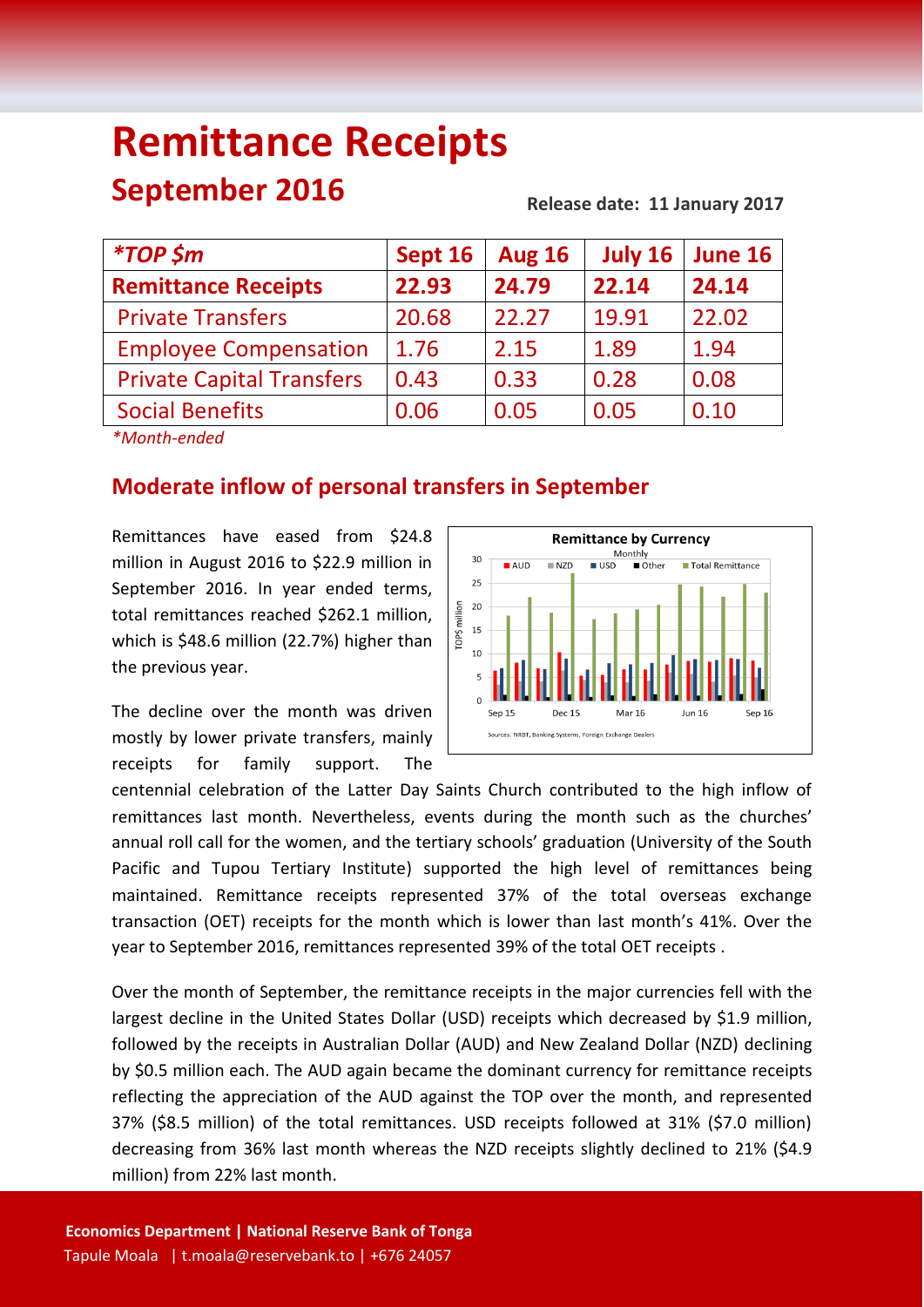The preferred channel for receipt of remittances continued to the Foreign Exchange Dealers (FEDs). Around 90% (\$20.7 million) of the total remittances receipts during the month were received via FEDs.

#### **Private Transfers**

Total private transfers fell by 7.1% (\$1.6 million) to \$20.7 million driving the overall decline in remittances over the



month. However, private transfers remain relatively high as the receipts in September ranked as the fourth highest in 2016. Private transfers represented 90% (\$20.7 million) of the total remittances receipts and 33% of the total OET receipts. Receipts of family support in both USD and AUD fell by 21.2% (\$1.9 million) and 5.6% (\$0.5 million) respectively, which more than offset an increase in TOP receipts by \$1.2 million over the month. The monthly trend may be a result of activities normalising following the LDS celebration last month.

### **Employee Compensation<sup>1</sup>**

Compensation of employees fell by 18% (\$0.4 million) over the month to \$1.8 million. This was driven mostly by a 21% (\$0.2 million) decrease in receipts of other wages and salaries, particularly local experts serving foreign organisations. Receipts from Recognised Seasonal Employer (RSE) Scheme workers also declined over the month. Employee compensation for the last 12 months reached a total of \$19.4 million, of which \$9.1 million were receipts from RSE workers and the remaining \$10.3 million were from other employee compensations including local experts abroad and local experts serving foreign organizations locally.

#### **Private capital transfers & Social benefits**

Other private transfers for capital expenditures rose by \$0.1 million (30%) to \$0.4 million in September, as a result of households receiving funds for house renovation and construction activities. Social benefits, on the other hand, slightly rose by \$0.01 million (11%) to \$0.06 million during the month. Private capital transfers and social benefits accounted for only 2% of the total remittance receipts.

#### **Outlook**

**.** 

Remittances are anticipated to remain high and may build up in the upcoming months as we are nearing Christmas festivities and the holiday season. Meanwhile the NRBT will continue to closely monitor the remittance receipts given it is the largest source of foreign exchange inflow to the economy.

 $1$  Employee compensation is the sum of wages and salaries from the Recognised Seasonal Employer (RSE) program, Tongan residents working short term overseas, and resident employees serving foreign organizations.